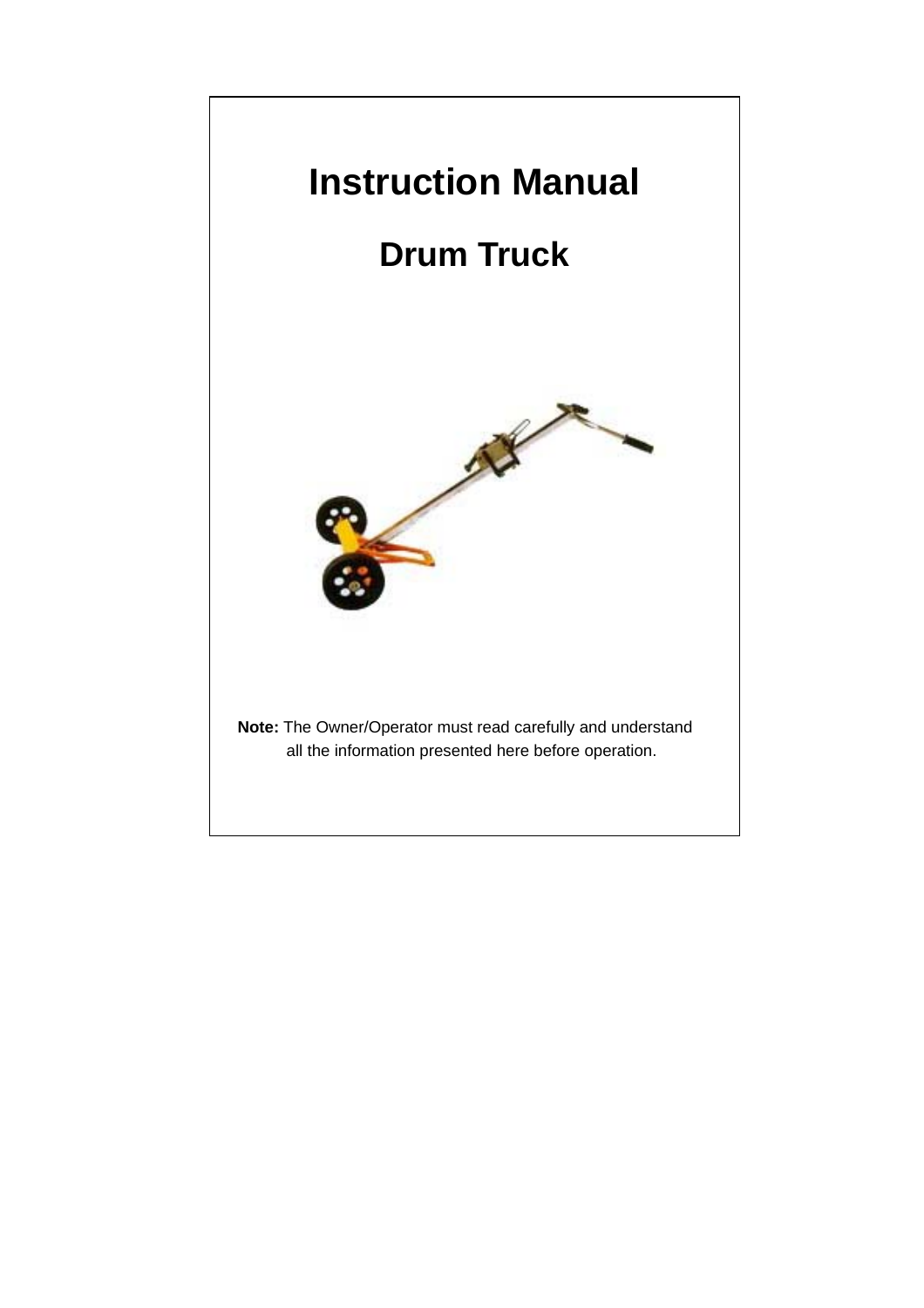THANK YOU FOR USING THIS DRUM TRUCK. FOR YOUR SAFETY AND CORRECT OPERATION, PLEASE CAREFULLY READ THIS INSTRUCTION BEFORE USING IT.

**NOTE:** All of the information reported herein is based on data available at the moment of printing. The factory reserves the right to modify its own products at any moment without notice and incurring in any sanction. So it is suggested to always verify possible updates.

## **1. SPECIFICATION**

| Model                            | <b>DE450</b>                 |  |  |  |  |
|----------------------------------|------------------------------|--|--|--|--|
| <b>Capacity</b>                  | 450kg                        |  |  |  |  |
| <b>Drum Size</b>                 | 30 or 55 gallon              |  |  |  |  |
| <b>Overall Size</b>              | $1520\times620\times1500$ mm |  |  |  |  |
| <b>Net Weight</b>                | 28 kg                        |  |  |  |  |
| Wheel (Poly) Dia. $\times$ Width | $250\times50$ mm             |  |  |  |  |

## **2. ASSEMBLY & OPERATION**

(1) The pipe (Part No. 7) must be vertical on the pedestal (Part No.3) for using this drum truck rightly when assembling it.

(*NOTE*: Numerals refer to part list on reverse side of this manual.)

- (2) Please adjust the grip mouth height until it is 1cm higher than drum' before using this drum truck.
- (3) Move the truck near the drum and pitch it. Lower the upper grip mouth until it reach the drum rim, then step on the truck body by foot and pull the handle to grip the drum rim tightly by lower grip mouth.
- (4) Go on stepping on the truck body and pull the handle closer to the people to lift the drum off the ground until the gravity center of drum locate between of the two wheels
- (5) Step on the truck body by foot and put up the handle slowly to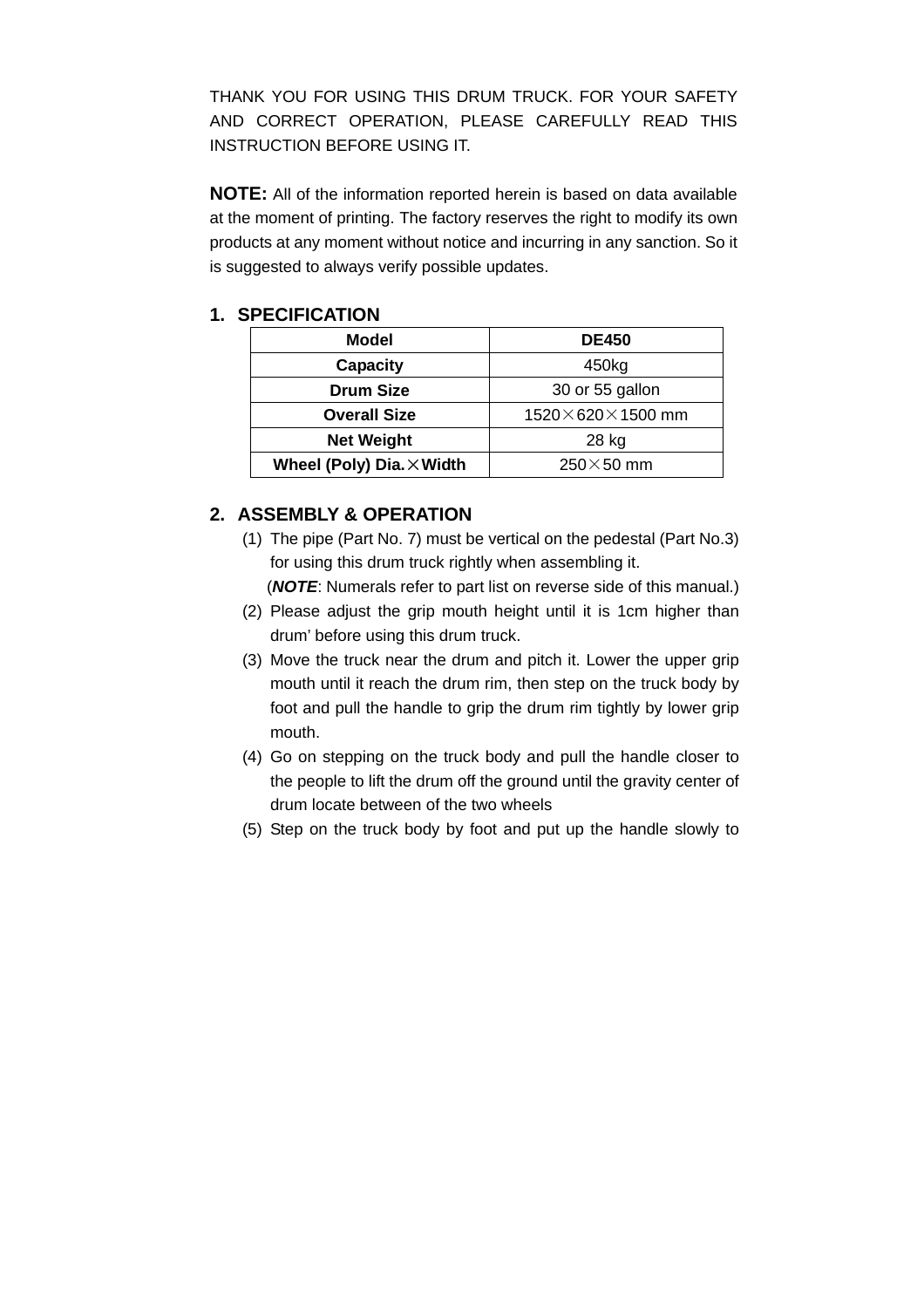land the ground safely after the truck arrived the destination, then pitch the truck and loosen the grip mouth to move the truck, and move foot away the truck.

(6) Usually stand the truck body on the ground to keep the drum truck safely.

## **3. EXPLODED VIEW & PART LIST**